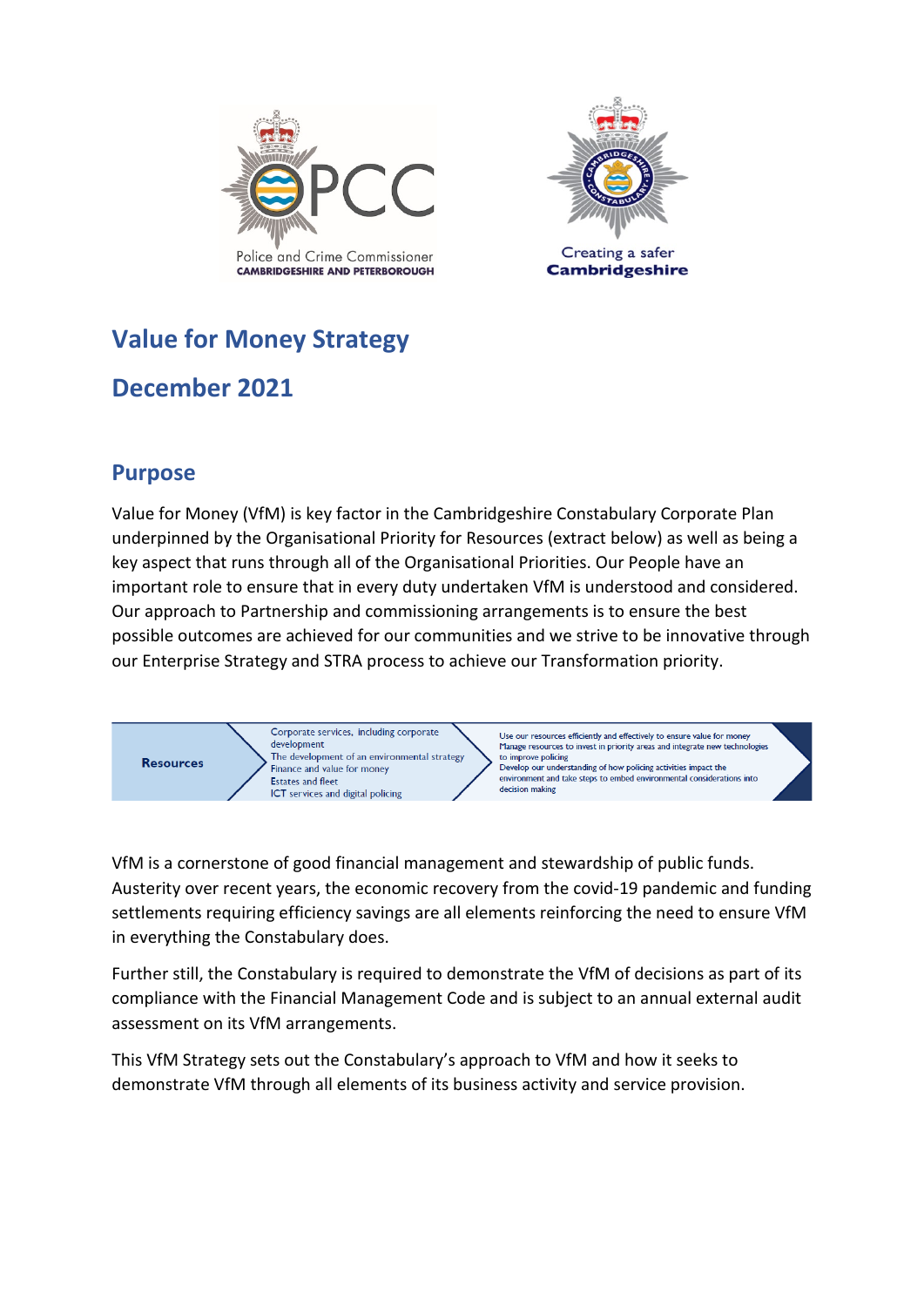## **The Constabulary's VfM Definition**

Cambridgeshire Constabulary's definition of VfM is in line with the criteria that the National Audit Office uses (NAO - National Audit Office **Assessing value for money- (nao.org.uk)**), being the 3E's as follows:

- **Economy**: minimising the cost of resources used or required (inputs) **spending less**;
- **Efficiency**: the relationship between the output from goods or services and the resources to produce them – **spending well**; and
- **Effectiveness**: the relationship between the intended and actual results of public spending (outcomes) – **spending wisely**.

The relationship between the 3E's is presented in the NAO diagram below. Every situation against which VfM is assessed will have a different set of circumstances and may at times require an element of subjective judgement and interpretation. The balance between economy, efficiency and effectiveness will therefore be considered on a case-by-case basis.



Contributes to the measurement of...

#### *Source: National Audit Offic[e Assessing value for money-](https://www.nao.org.uk/successful-commissioning/general-principles/value-for-money/assessing-value-for-money/) (nao.org.uk)*

In some instances, an additional fourth 'E' may be relevant to consider based on **Equity.** This is the extent to which services are available to and reach all people that they are intended to – **spending fairly**. Policing services are available to all who need and require them however, it may be more expensive to provide policing services to some members of the public than others due to factors such as underlying deprivation and socio-economic characteristics of a community.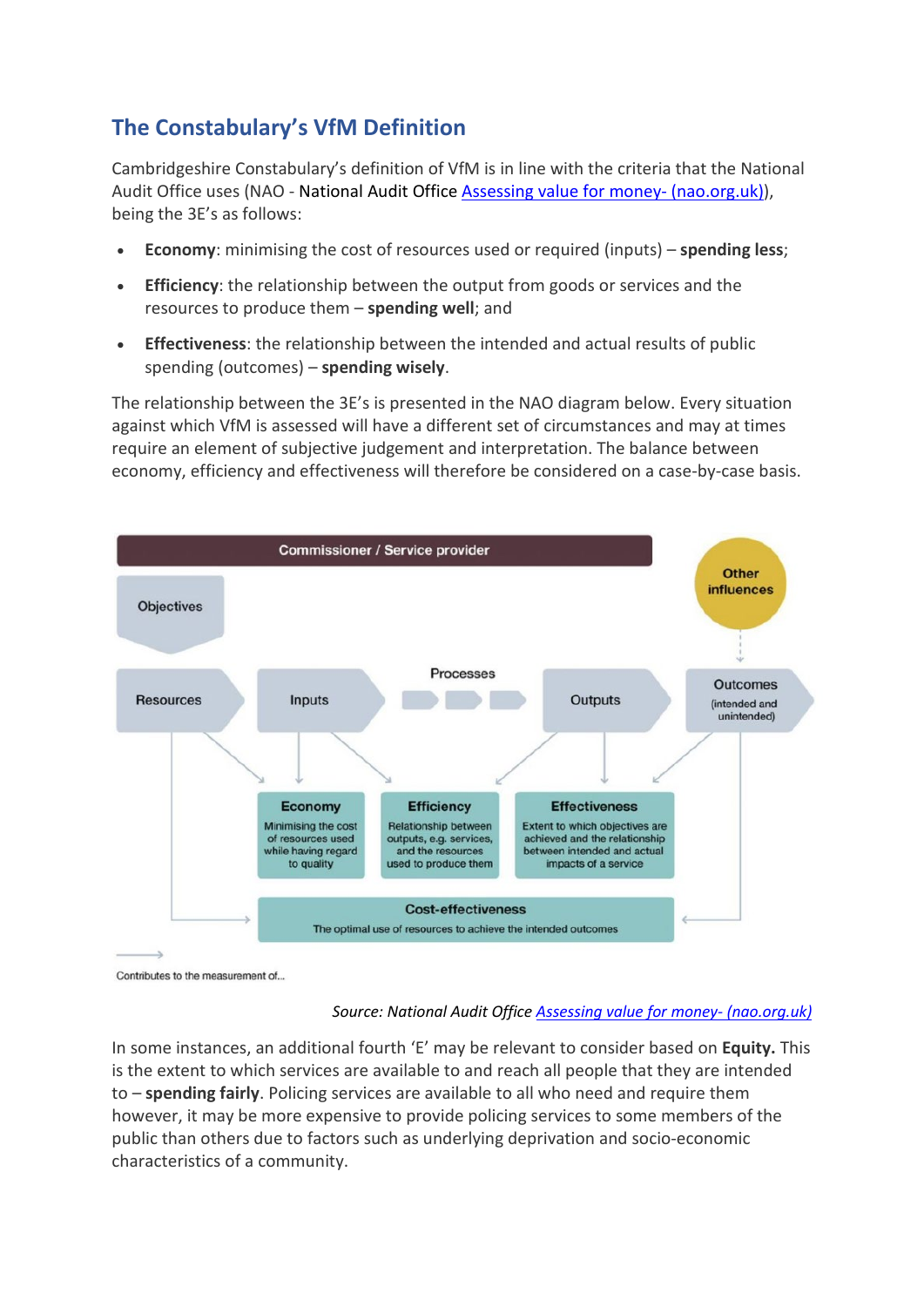## **Intended Outcome**

The overarching strategic outcome of the VfM Strategy is to ensure the Constabulary achieves optimal service provision and performance outcomes within the resources available, taking steps to continually check and improve VfM where necessary.

The VfM Strategy applies equally to all areas of Constabulary business whether they relate to local policing or collaborated functions at a regional or national level.

To deliver optimal service provision within resources available, there may be times when transformation is required. The Constabulary will seek to pursue change and transformation where appropriate and affordable to enhance VfM, performance and / or outcomes for the public of Cambridgeshire. The Constabulary's Enterprise Strategy is one tool that sits alongside this VfM Strategy as is the Change Board and broader governance structure to ensure the delivery of VfM.

## **Approach to VfM**

The Constabulary will achieve VfM through the following:

**Business and Financial Planning** - having robust business plans linking policing plans with the resources available. Continuing the use of the Strategic Threat and Risk Assessment (STRA) to underpin business planning within the Constabulary to inform financial planning. The STRA is a business tool used to provide the platform for the Corporate Plan to be delivered therefore providing a business approach helping to achieve VfM. Where necessary a priority-based approach to budgeting will be used to align key business risk and opportunity with resource allocation. This will include a planned programme of value for money reviews both in-force and within collaborated functions.

**Partnership and Collaboration** - services will be delivered in partnership with other bodies where better VfM can be achieved including improved service efficiency and/or lower costs. This may include:

- Working collaboratively with partners, particularly other police forces in the region and other public sector bodies in Cambridgeshire; and
- Effectively commissioning services from third parties where necessary and appropriate; and
- Through the work of the Office of the Police and Crime Commissioner in working with local partners and communities underpinned by commissioning and governance arrangements.

**Business Case Approach** - applying a rigorous business case process for all major projects involving new revenue or capital spending. All business cases must include the Chief Finance Officer's approval of financial implications and compliance, and assessment by all Chief Officers of risk and value for money. Benefits realisation and improved service efficiency will need to be clearly demonstrated for all new investment.